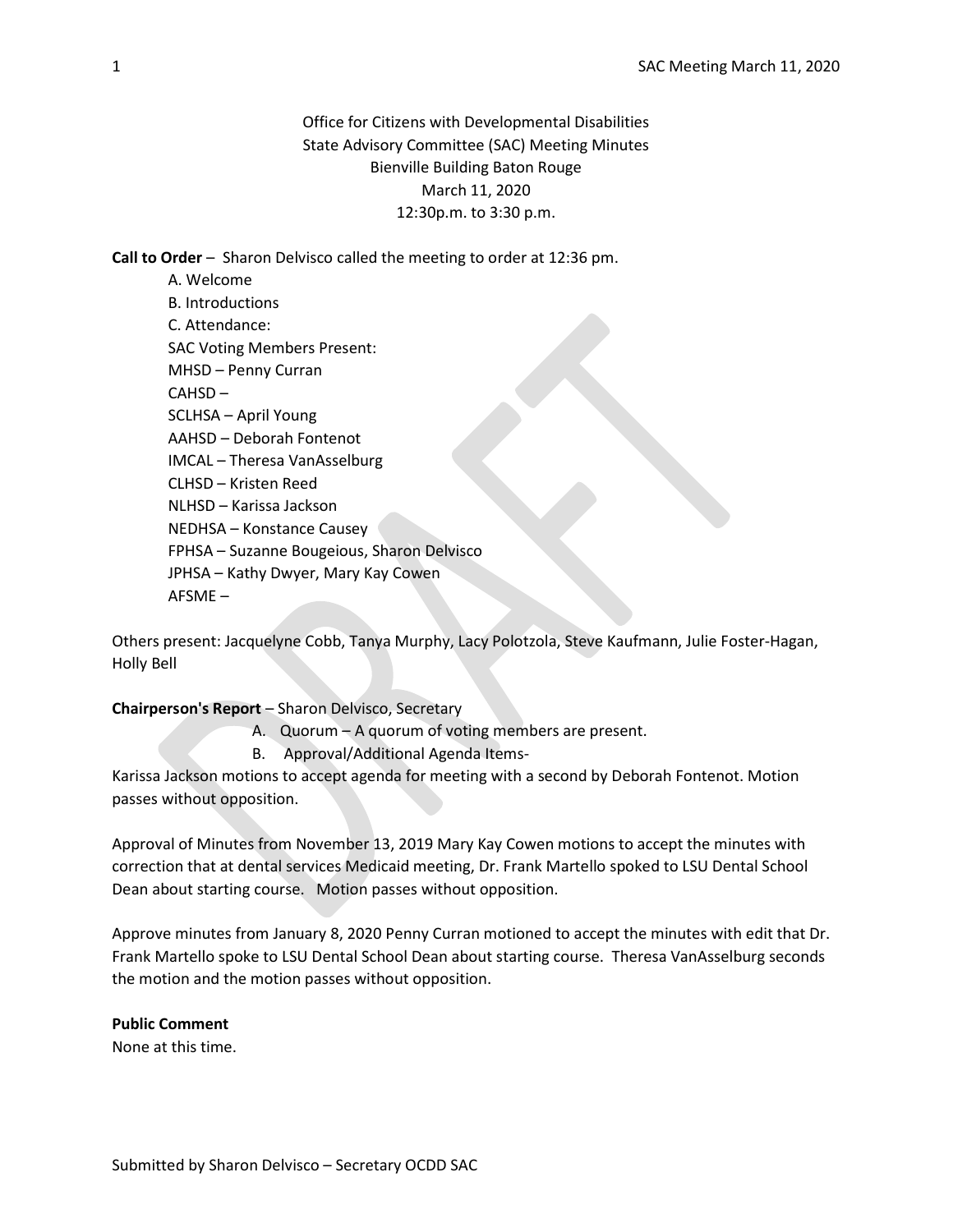#### DOJ Agreement:

Christy Johnson is Project Director for agreement with DOJ. In 2014 DOJ investigated state mental health system to assess complaints about not meeting ADA title II, following the investigation it was indicated that State of Louisiana was relying too much on nursing home services. In June 2018 an agreement was signed to ensure compliance with ADA. This agreement indicates that we have to evaluate services for people with Severe mental illness. The My Choice Louisiana addresses this. People have choice. We should divert people with mental illness from inappropriate nursing home placements, identify people with mental illness that are living in nursing homes but want to transition and live in the community. Especially Medicaid eligible people with severe mental illness over 18. There are multiple agencies collaborating, the Office of Aging, OBH, OCCD, Medicaid, etc. There is an established stakeholder group advisory group meeting every other month. A website is set up (http://ldh.la.gov/index.cfm/page/3264), for the first 18 months the primary tasks were readiness, developing a housing plan, developing a crisis plan, developing a diversion plan to achieve compliance. We wrote the plan for implementation in 2020. Posted on website (she will send the link so SAC members can review). The State was not required to transition people right away, but we decided to use the money follows the person as a model and 92 people transitioned in 2019 and another 12 people in 2020. We hired additional staff, transition coordinators, to provide assessment and move people into community, community case management is being established for this population, for 2020 tasked with conducting needs assessment finalize structure for long term case management and put tracking system in place.

Steve Kaufmann: How many folks evaluated so far that were identified for assessment to transition?

Christy Johnson: Initial assessment was for over 800 people.

Kathy Dwyer: How many people have co-occurring diagnosis of I/DD and mental health?

Christy Johnson: This group is small the first list was about 20 people and only 4/5 people wanted to transition. For medical and SMI a larger group and age 50 and up.

#### OCDD Update – Julie Foster Hagan

Budget – Legislative session started Monday and process for budget has begun. The Dept was asked to look at \$103 million in reductions (HB 105) with a note to not reduce DD waivers or ICFDD facilities. Central office proposed reductions that will not impact services to people but will impact some operations.

Steve Kaufmann: Is funding for Tefra included?

Julie Foster Hagan: \$3.8 million in budget from governor. That includes funding for  $\frac{1}{2}$  year since anticipated start date is 1/21.

Kathy Dwyer: Will proposed reduction affect people with significant BH challenges? Julie Foster Hagan: We have proposed using START model (in 13 other states) in Louisiana. During the first year they do assessment and through this process then discover budget ask amount. We are hoping to find the funding to continue this initiative, community and family trust fund (sale of OCDD property or Dept of Revenue to possibly deposit tax from use of medical marijuana, should have enough money to start assessment process.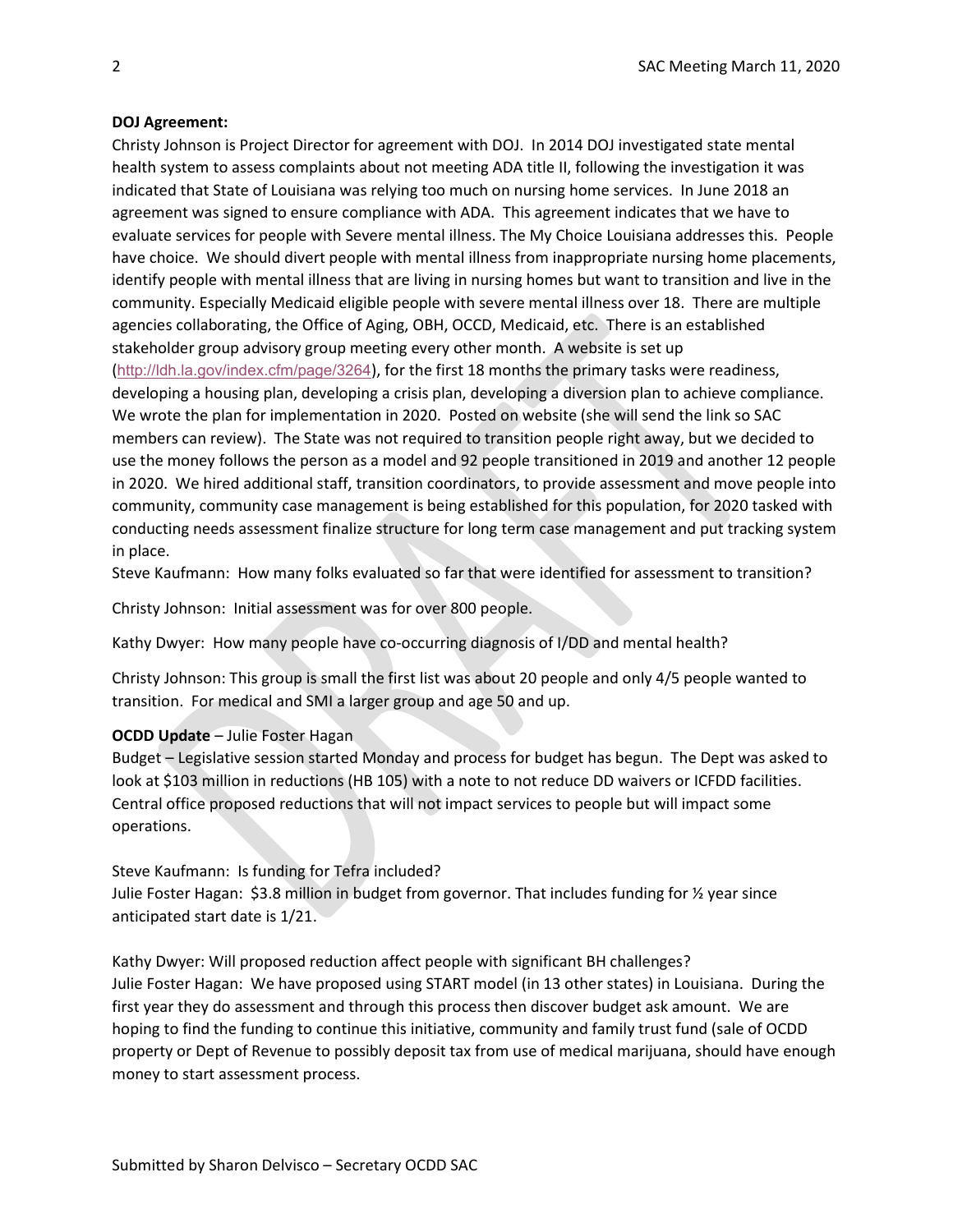#### Legislative Update – Julie Foster Hagan

No legislation proposed by OCDD this session however, we are following several bills being supported by Arc of La, DD Council and Disability Rights La (formerly Advocacy Center).

Governor's Office of Disability Affairs has posted on website about legislation with impact on people with disabilities. And the DD Council has info about legislation on their website.

Next meeting OCDD will outline all bills being followed to the SAC Members.

Mary Kay Cowen: Is it possible that when the list of bills is prepared will you send it through Jackie in advance? Julie Foster Hagan: Yes

## CoVID19 – Julie Foster Hagan

We are involved with OPH in emergency calls and reached out to providers with links for info and updates, she will send links to Jackie to share. OPH has page on website with updates, all relevant info is on this page and if you have specific questions you can call the gen info line 855-523-2652. Asked case managers to reach out and see if folks have plans just in case. The Gov will declare a state of emergency at some point, in order for us to ask CMS for certain exceptions. Examples, requirement to perhaps waive the 16 hour rule for staff hours, if they have to shelter at home, may have to increase hours of support for sheltering in place, perhaps exception for family support as companion care to shelter at home, there are concerns on behalf of families and providers planning for when state of emergency is declared.

Steve Kaufmann: What about OCDD, has there been any plans made for nursing homes? Julie Foster Hagan: Special guidance for congregate facilities from CDC and CMS and we are sharing this info with providers.

Kathy Dwyer: At last RAC meeting there was discussion about lack of service providers with co-occurring SMI and DD and this is an issue. Perhaps OCDD can prioritize funding for these folks due to a lack of appropriate services. Some people leaving state to access services.

Julie Foster Hagan – It is complicated, the difficulty is people with Medicaid and BH needs receive their services through Medicaid, people should be receiving services from Medicaid providers but we know there are gaps. Have to go through RFP process and ask for additional services recommendations which would require for them to have services with a variety of disabilities, unfortunately the new contracts were contested and the new contract is not in place yet, this is not additional funding but should be happening with Managed Care providers.

Strategies to address the needs of co-occurring DD and SMI as agenda item – the group working with DOJ is HSRI.

#### Regional Advisory Committee Reports

- A. Issues to report from RAC's
- B. Updates from RAC teams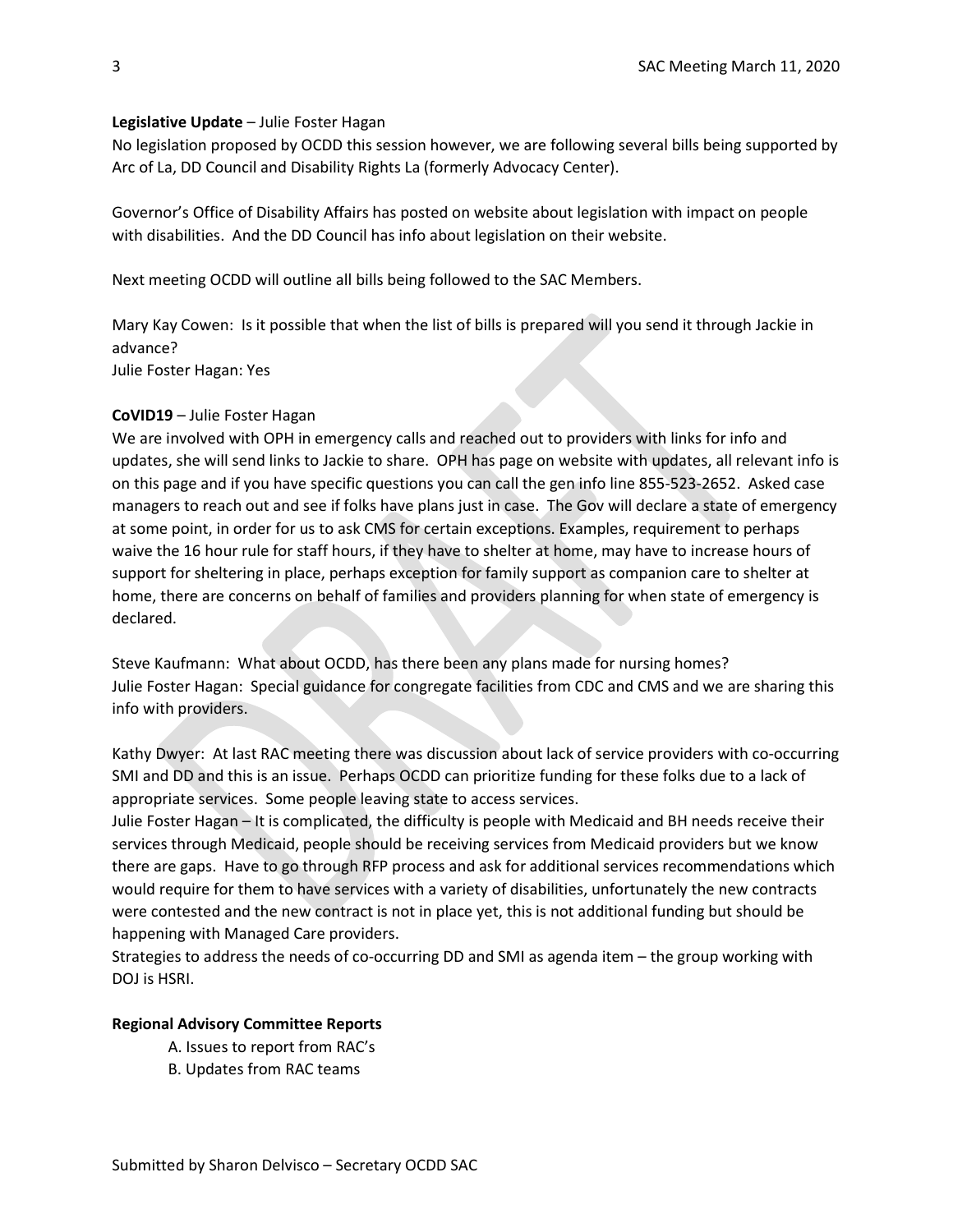C. Dental Task Force Update - Mary Kay Cowen: Reported SAC Dental Task Force held meeting report was distributed. An additional report is being developed to submit to LDH. Next meeting is second Friday of every month by conference call. To participate in call dial 602 333 0032 with access code 224740#.

Metropolitan HS District – Region 1 – Penny Curran provided report. Team met in Feb. Next meeting is being planned.

Capital Area HS District – Region 2 – no report

South Central Human Services Authority – Region 3–no report

Acadian Area Human Services Authority - Region 4 - April Young provided report and next meeting is March 19.

Imperial Calcasieu Human Services Authority – Region 5 – Theresa VanAsselburg held meeting on Mar 4 but not quorum having issues with that. Little increase in employment indicator but still on low side, still have corrective action plan. Data collection for critical incidents not working with system issue. Next meeting is June 10.

Central LA HSD- Region 6 – Kristen Reed reported had a quorum at last meeting. Nominations to providers have been sent out, discussed legislative session, corrective action for employment is in place. May 20 next meeting. Issues with finding info about self-direction as an option, want to know eligibility requirements. Self-Direction contact Janae.Burr@la.gov, Paul.Rhorer@la.go or Teresa.Frank@la.gov.

#### Northwest LA Human Services District – Region 7 –no report

Northeast Delta – Region 8 – Konstance Causey Jan 28 meeting with quorum Early Steps eligibility working together, 4 denied, new staff at waiver office, 130 critical incidents, some not properly reported and data system issues, office of inspector gen has looked at 3,500 incidents of double billing and not properly reported State corrective action will occur, Joanne Powell provided quarterly report not 7.24% is small decrease partnering to turn numbers around. Supporting employment outreach and increase.

Steve Kaufmann: No consistent definition of what critical incident is. Is the definition the same statewide?

ACTION STEP: Sharon Delvisco will get the definition of critical incident from OCDD and share with SAC members.

Florida Parishes- Region 9 – Last meeting was Feb 11 did not have quorum, discussed La Meds, some families not getting the info and find it confusing, RAC outreach to send flyers to school system, SUN screening, requests are increasing, new fiscal vendor – Morning Star, 895 children with IFSP, OT shortage, waiver 1,679 people served in region, IFS budget at 92% obligated, employment fair at end of April.